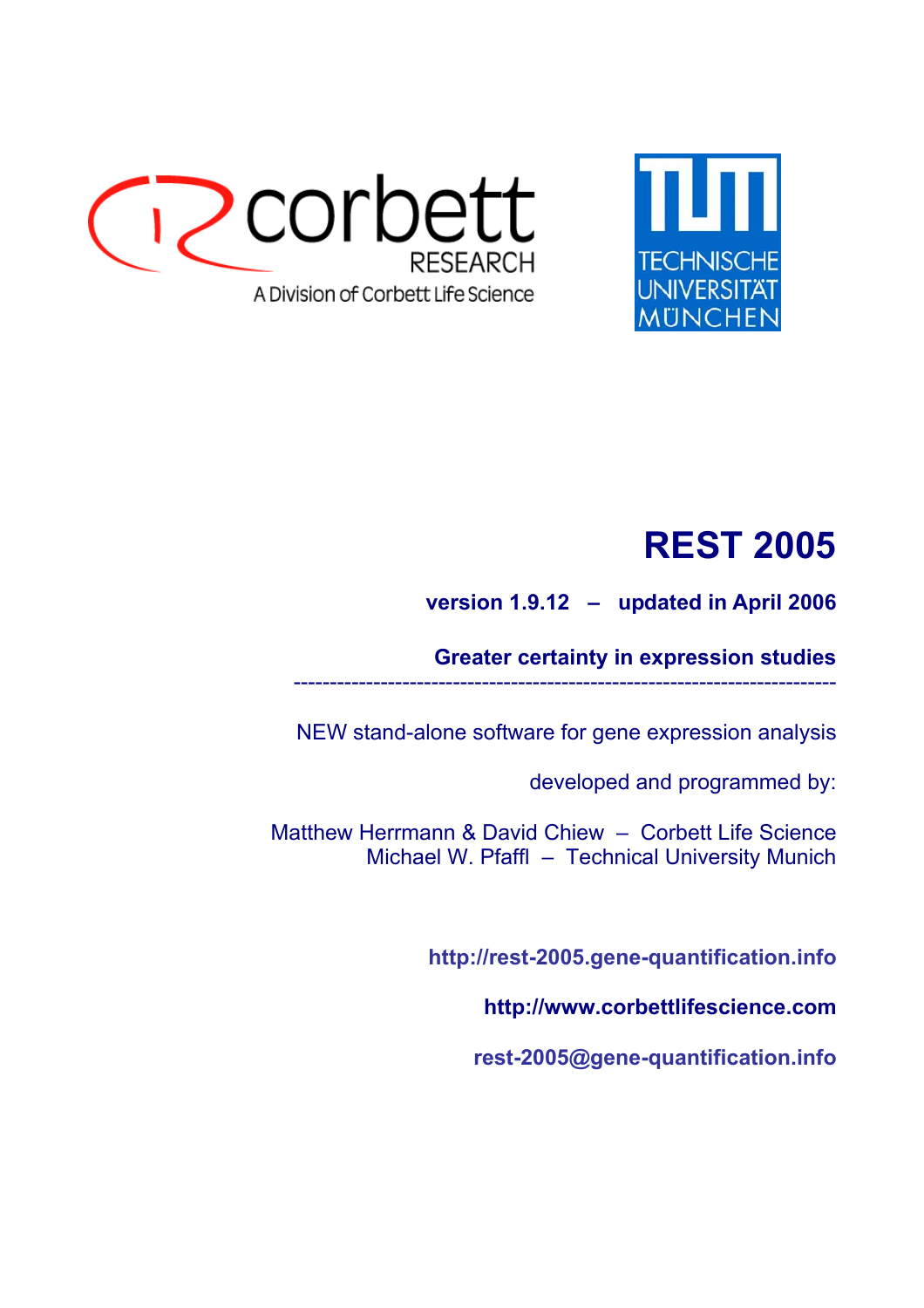#### **REST 2005**

#### **©2005 – 2006 Corbett Research Pty Ltd and Michael W. Pfaffl**

All rights reserved. No parts of this work may be reproduced in any form or by any means - graphic, electronic, or mechanical, including photocopying, recording, taping, or information storage and retrieval systems - without the written permission of the publisher.

Products that are referred to in this document may be either trademarks and/or registered trademarks of the respective owners. The publisher and the author make no claim to these trademarks.

While every precaution has been taken in the preparation of this document, the publisher and the author assume no responsibility for errors or omissions, or for damages resulting from the use of information contained in this document or from the use of programs and source code that may accompany it. In no event shall the publisher and the author be liable for any loss of profit or any other commercial damage caused or alleged to have been caused directly or indirectly by this document.

Published: April 2005 Version: 1.9.12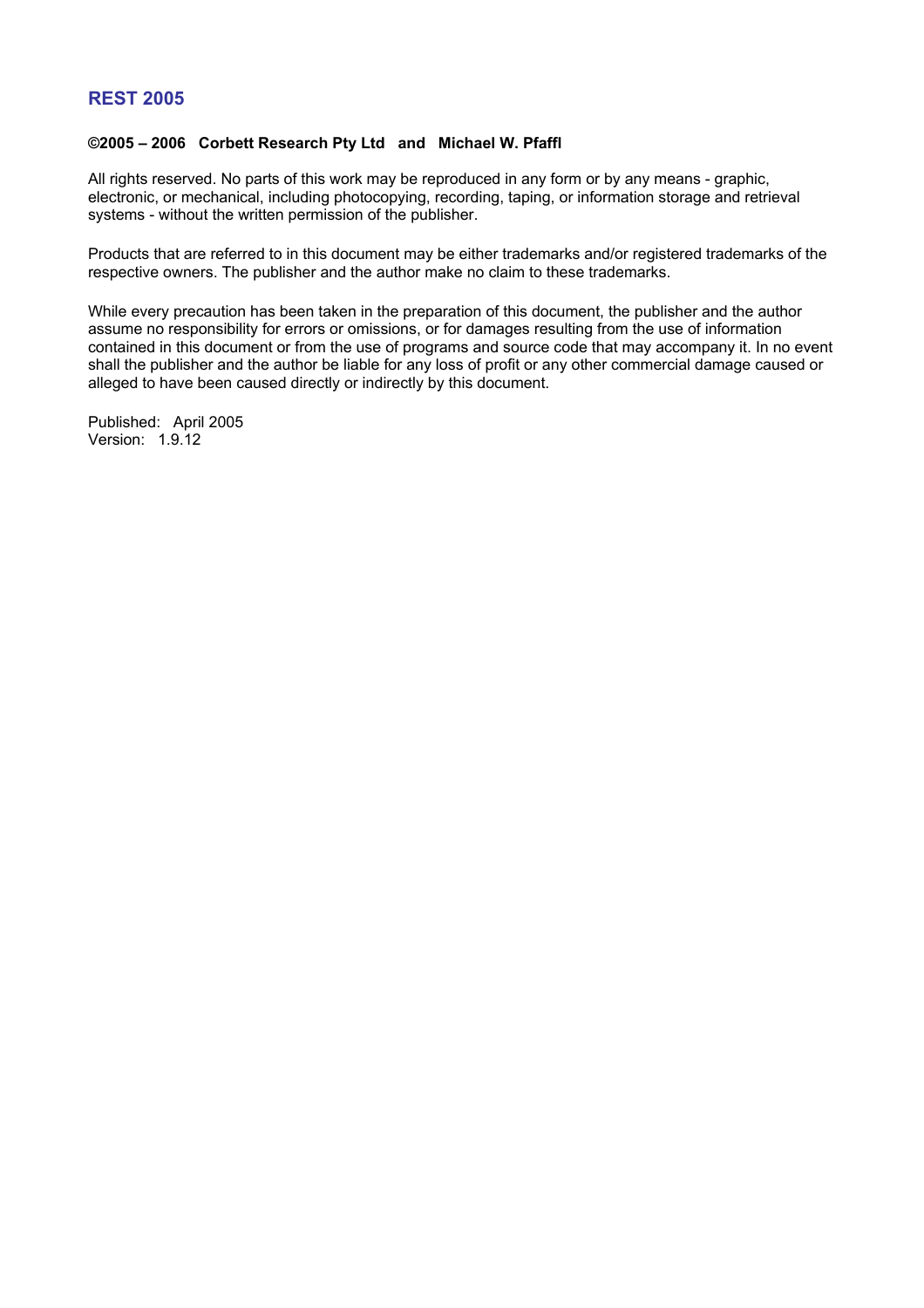#### **Abstract**

REST 2005 is a new standalone software tool to estimate up and down-regulation for gene expression studies. The software addresses issues surrounding the measurement of uncertainty for expression ratios, by using randomisation and bootstrapping techniques. By increasing the number of iterations from 2,000 to 50,000 in this version hypothesis tests achieve a level of consistency on par with traditional statistical tests. New confidence intervals for expression levels also allow scientists to measure not only the statistical significance of deviations, but also their likely magnitude, even in the presence of outliers. Graphical output of the data via a whisker box-plots provide a visual representation of variation for each gene that highlights potential issues such as distribution skew.

#### **Why Rest?**

Prior to the Relative Expression Software Tool [REST], Relative Quantitation in qRT-PCR was a technique which allowed the estimation of gene expression. While useful, it did not provide statistical information suitable for comparing groups of treated versus untreated samples with highly variable data.

To illustrate with an example, let us say we are testing to see if a particular mRNA is responsible for sending pain messages. We split up our patients into two groups: one which will be subject to pain (such immersion of the hand in ice-cold water), and the other, which is our control group. Following this, we measure the quantities of targeted mRNA in both groups, relative to reference genes. Our question is: did the group subject to pain release more target mRNA than the other, or was the perceived increase due only to chance?

Prior approaches such as relative quantitation with two standard curves [Corbett] may be insufficient to answer this question confidently for lower magnitudes of expression. While average expression values can provide an indication of whether a particular subject in one group appeared to release more or less target mRNA than another subject, a statistical test provides a robust measure of the variance in such a measurement. Due to the use of ratios in gene expression, it becomes very complex to perform traditional statistical analysis, as ratio distributions do not have a standard deviation. REST 2005 overcomes these problems by using simple statistical randomisation tests [Davidson]. Such tests can appear counter-intuitive and so it is recommended to read the discussions on randomisation techniques in the topic [Links](#page-10-0) before continuing.

### **Hypothesis Test**

The purpose of REST 2005 is to determine whether there is a significant difference between samples and controls, while taking into account issues of reaction efficiency and reference gene normalisation. Because the normalisation and efficiency calculations involve ratios and multiple sources of error, it would be extremely difficult to devise a traditional statistical test, and so randomisation techniques are used instead.

The hypothesis test *P(H1)* indicated in the results table, represents the probability of the alternate hypothesis that the difference between sample and control groups is due only to chance. To devise a strong randomisation test, we use the following randomisation scenario: "If any perceived variation between samples and controls is due only to chance, then we could randomly swap values between the two groups and not see a greater difference than what we see between the labelled groups."

The hypothesis test performs 50,000 random reallocations of samples and controls between the groups, and counts the number of times the relative expression of the randomly assigned group is greater than the sample data.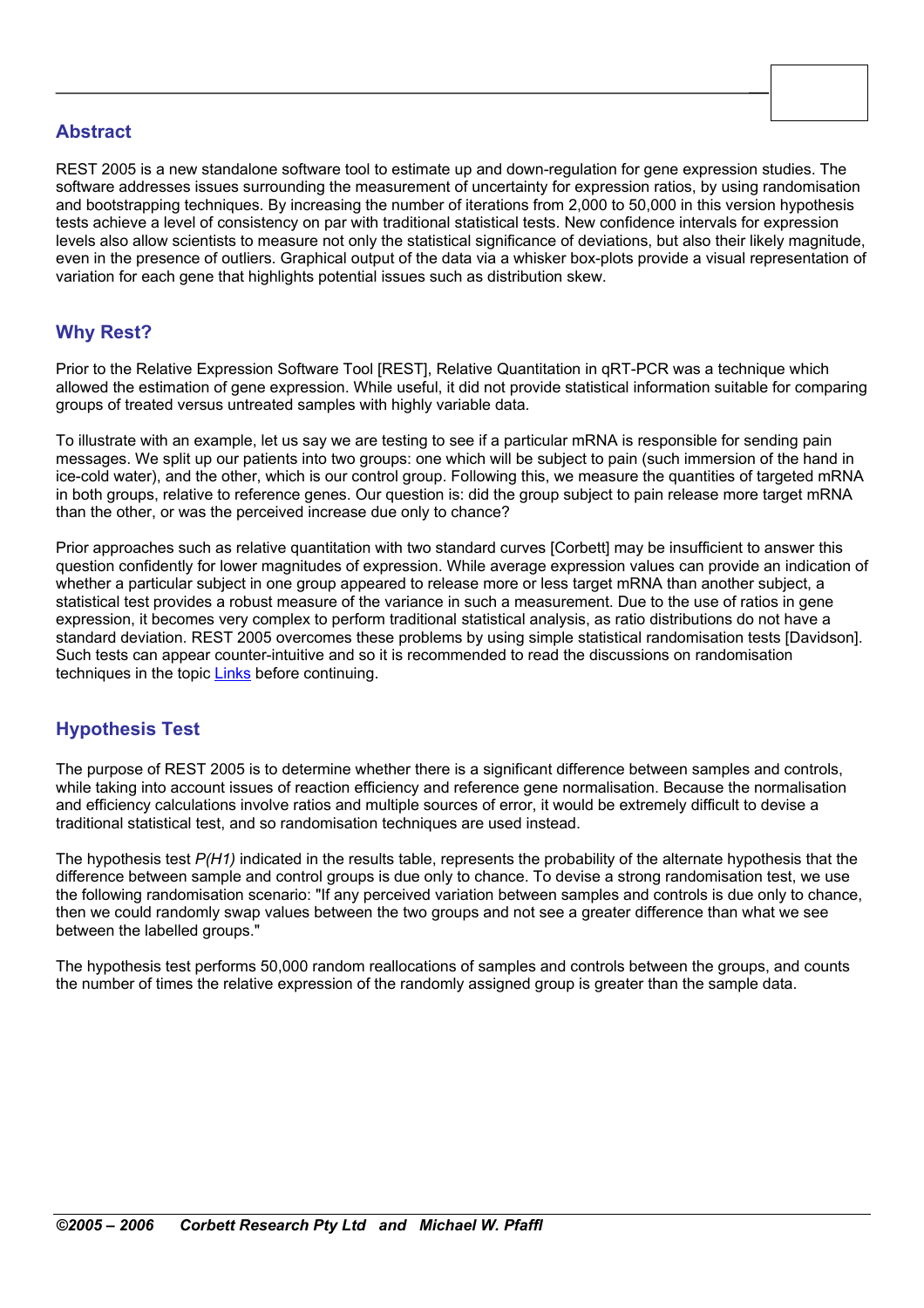## **Reference Gene Normalisation**

REST 2005 allows the researcher to take into consideration multiple reference genes when determining expression, although it still remains possible to use a single reference. When estimating a sample's expression ratio, an intermediate absolute concentration value is calculated according to the following formula [1]:

concentration = efficiencyavg(Controls) – avg(Samples)

This formula is used to obtain mean estimates of the uncorrected absolute concentration for each gene. For a single reference gene (ref), the gene of interest concentration is divided by the reference gene value to obtain an expression level, as is done in the Two Standard Curve technique:

expression = goiConcentration ÷ refConcentration

For multiple reference genes, the geometric mean is taken of all reference gene concentrations because concentration estimates vary exponentially [Vandersompele]:

expression = goiConcentration ÷ GEOMEAN (refConc<sub>1</sub>, refConc<sub>2</sub>, ...)

Another way to think of normalisation to multiple reference genes is that the individual expressions calculated relative to each reference gene represent alternative approximations of the true expression value. To take all into account simultaneously, they are averaged using a geometric mean (since ratios are being used):

expression = GEOMEAN(goiConcentration ÷ refConc1, goiConcentration ÷ refConc2, …)

Since the mean concentrations of each gene do not change, they can be calculated at the beginning of the algorithm, and expressed as a single value, called the *"Normalisation factor",* equal to their geometric mean.

 $[1]$  Errors in calculation of concentration occur due to linear variation in  $C<sub>r</sub>$  values. Estimates of concentration use an *equation of the form c = A \* exp(C<sub>T</sub>), and so vary exponentially.*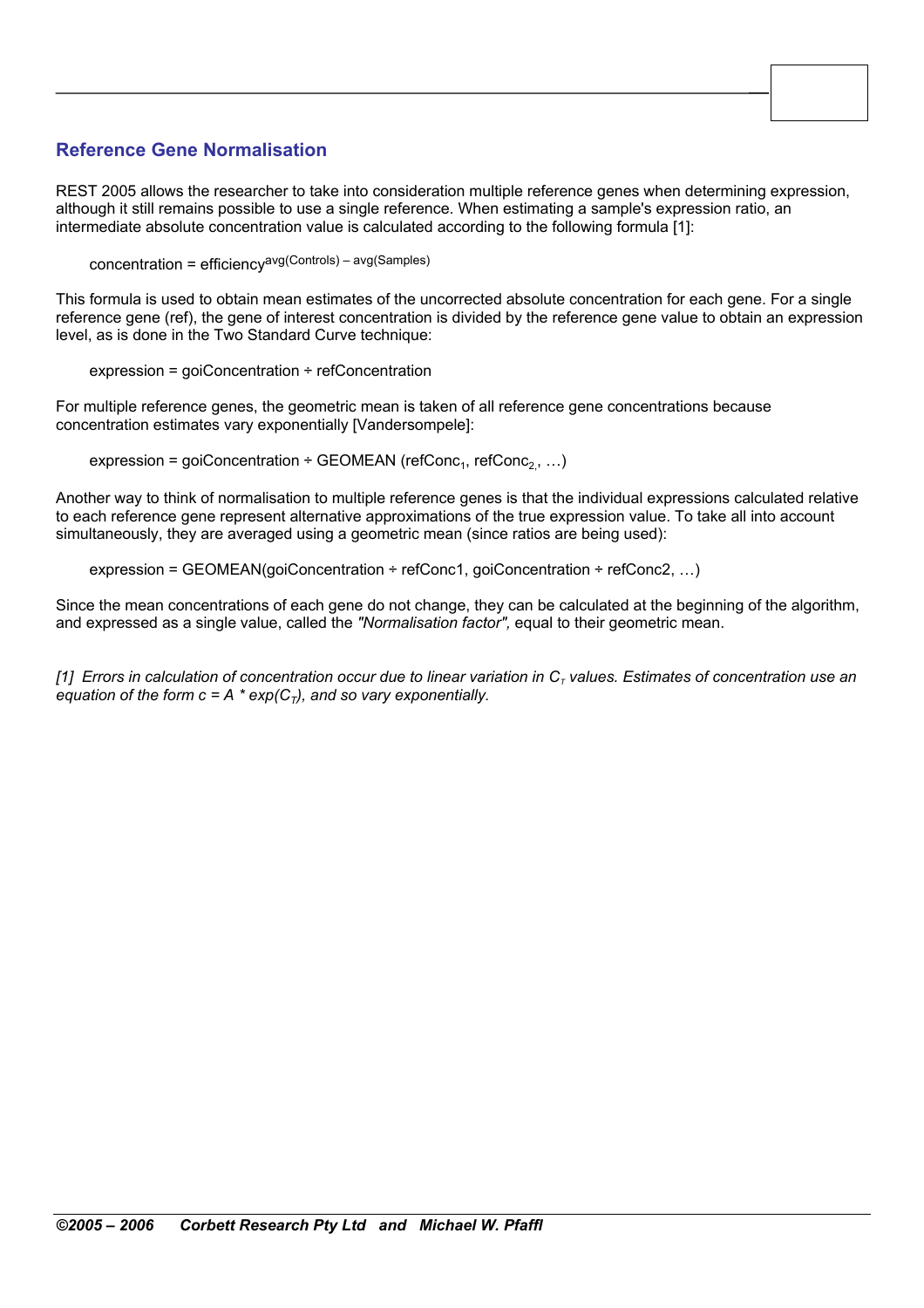## **New Features**

## **Greater Accuracy for Hypothesis Tests**

The redevelopment of the REST 2005 software as a stand-alone application provides an order of magnitude of increase in performance. The speed improvements have been used to increase the number of randomisation iterations from 2,000 to 50,000, compared to earlier REST versions, increasing the accuracy and reproducibility of hypothesis tests to a level equivalent to traditional statistical tests. Figure 1 shows results from an example file, indicating the increased number of iterations.

|                      |            | <b>Relative Expression Results</b> |                   |                   |                     |           |              |  |
|----------------------|------------|------------------------------------|-------------------|-------------------|---------------------|-----------|--------------|--|
| Parameter            | Value      |                                    |                   |                   |                     |           |              |  |
| Iterations           | 50000      |                                    |                   |                   |                     |           |              |  |
| Normalisation Factor | 1,21       |                                    |                   |                   |                     |           |              |  |
| Gene                 | Type       | <b>Reaction Efficiency</b>         | <b>Expression</b> | <b>Std. Error</b> | 95% C.I.            |           | P(H1) Result |  |
| <b>GAPDH</b>         | <b>REF</b> | 0,97                               | 0.608             | $0,257 - 1,294$   | $0,149 - 2,281$     | 0.12      |              |  |
| IGF-1                | <b>TRG</b> | 1,0                                | 2.686             | 1,316 - 7,709     | $0,726 - 15,454$    | 0,02 UP   |              |  |
| <b>Ubiqutin</b>      | REF        | 1,0                                | 1,161             | $0.655 - 2.398$   | $0,292 - 3,622$     | 0.66      |              |  |
| IGF-2                | TRG        | 1,0                                | 0,590             | $0.128 - 1.484$   | $0.125 - 2.822$     | 0.20      |              |  |
| IGF-REC1             | TRG        | 1.0                                | 1,200             | $0.467 - 3.909$   | $0.248 - 5.489$     | 0.66      |              |  |
| beta-Actin           | REF        | 1,0                                | 1,416             | $0,219 - 1,689$   | $0,101 - 6.966,258$ | 0,90      |              |  |
| Insulin-Rec-1        | TRG        | 1,0                                | 11,573            | $6,306 - 25,223$  | 4,846 - 41,440      | $0.00$ UP |              |  |
| Insulin-Rec2         | <b>TRG</b> | 1,0                                | 0,184             | $0,033 - 1,160$   | $0,013 - 2,776$     |           | 0.01 DOWN    |  |
| IGF-1BP1             | <b>TRG</b> | 1.0                                | 13,773            | $6,438 - 25,648$  | 4,846 - 57,947      | $0,00$ UP |              |  |
| BP <sub>2</sub>      | <b>TRG</b> | 1,0                                | 0.420             | $0,125 - 1,483$   | $0,043 - 3,131$     | 0.05      |              |  |
| BP3                  | <b>TRG</b> | 1,0                                | 0,153             | $0.038 - 0.578$   | $0.014 - 1.587$     |           | 0.00 DOWN    |  |
| BP4                  | <b>TRG</b> | 1,0                                | 13,705            | $6,438 - 25,753$  | $6,262 - 57,947$    | $0.00$ UP |              |  |
| BP <sub>5</sub>      | <b>TRG</b> | 1.0                                | 0,380             | $0.052 - 1.320$   | 0,014 - 565,394     | 0.32      |              |  |
| BP <sub>6</sub>      | <b>TRG</b> | 1.0                                | 4,528             | 1,753 - 10,532    | 0,679 - 29,378      | $0.01$ UP |              |  |
| GH-REC               | TRG        | 1,0                                | 0,106             | $0,029 - 0,482$   | $0,011 - 1,363$     |           | 0,00 DOWN    |  |

|  |  |  |  | Figure 1: REST 2005 Results Table |  |
|--|--|--|--|-----------------------------------|--|
|--|--|--|--|-----------------------------------|--|

## **Expression Level Confidence Intervals**

While previous REST publications provide a means of determining the mean output and a P value for the likelihood of up or down-regulation using a hypothesis test, bootstrapping techniques can be used to provide 95% confidence intervals for expression ratios, without normality or symmetrical distribution assumptions. While a hypothesis test provides a measure of whether there was a *statistically* significant result, the confidence interval provides a range that can be checked for *semantic* significance. For example, drinking cough medicine before driving may increase the chances of an accident by  $1x10^{-6}$ %. While a statistical test may show the difference to be significant, it clearly poses no real threat to drivers, when taking into consideration the average number of accidents a driver has in their lifetime. REST can perform its calculations based on CP and efficiency values determined by standard curve or kinetic techniques [Corbett].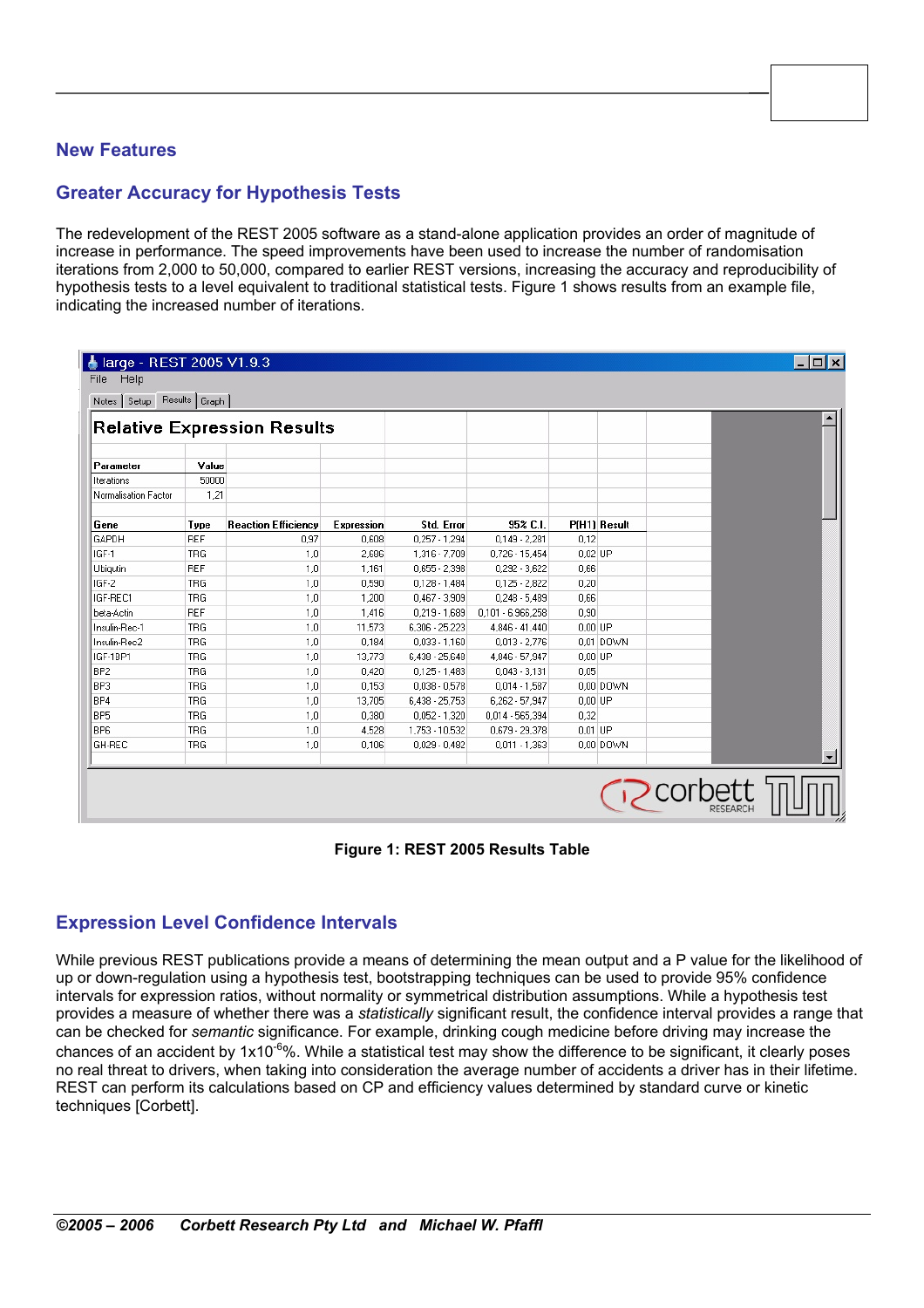#### **Procedure**

We are given a set of control (*C*) and sample (*S*) values for the gene of interest. We are given an efficiency value (*e*) and a normalising factor (*f*), based on the average expression of the reference genes.

Let *X* be the random variable indicating the expression ratio of individual samples for the gene of interest. Let *Y* be a list of simulated readings from *X*. Let *n* be the size of *Y*, preferably a large value (>30,000). Let *choose()* be a function that returns a random element from a set.

We populate Y by randomly pairing controls and samples, and calculating their expression ratio:

 $i \in \{1, ..., n\}, \ Y_i = e^{choose(C) - choose(S)} \div f$ 

To determine confidence intervals, sort the population Y into increasing order:

 $Y_{\text{sorted}} = \text{sort}(Y)$ 

The 95% confidence interval is defined as:

```
\alpha = 0.05
min = Y_{sorted, n x (Q / 2)}max = Y<sub>sorted, n x (1-Q/2)
```
Other confidence intervals can be obtained by varying  $\alpha$ . The median of the set provides an alternative measurement of the expression ratio given by working with mean control and sample values:

median =  $Y_{sorted, 0.5 x n}$ 

#### **Example**

Say we are given the following samples, with IGF-1 our gene of interest, and GAPDH the reference gene.

```
gene of interest is IGF-1 
reference gene is GAPDH 
efficiency = 1.01 
refEfficiency = 0.97
```

| GAPDH Control (GC) GAPDH Sample (GS) IGF -1 Control (IC) IGF Sample (IS) |       |       |       |  |
|--------------------------------------------------------------------------|-------|-------|-------|--|
| 31.33                                                                    | 22.89 | 20.34 | 30.01 |  |
| 31.00                                                                    | 22.34 | 20.56 | 30.02 |  |
| 29.92                                                                    | 22.91 | 21.22 | 30.02 |  |
| 31.01                                                                    | 21.98 | 23.33 | 29.01 |  |
| 31.01                                                                    | 21.83 | 22.98 | 29.33 |  |
| 30.98                                                                    | 21.49 | 22.34 | 29.35 |  |
| 33.23                                                                    | 23.07 | 23.01 | 30.34 |  |
| 33.56                                                                    | 22.22 | 22.15 | 30.31 |  |
| 31.98                                                                    | 22.83 | 22.01 | 30.98 |  |
|                                                                          | 22.67 |       | 29.01 |  |
|                                                                          | 22.69 |       | 29.99 |  |
|                                                                          |       |       | 29.94 |  |

The normalisation factor f is calculated by the following formula:

 $f = (1 + refEfficiency)^{avg(GC) - avg(GS)}$  $f = 0.7350...$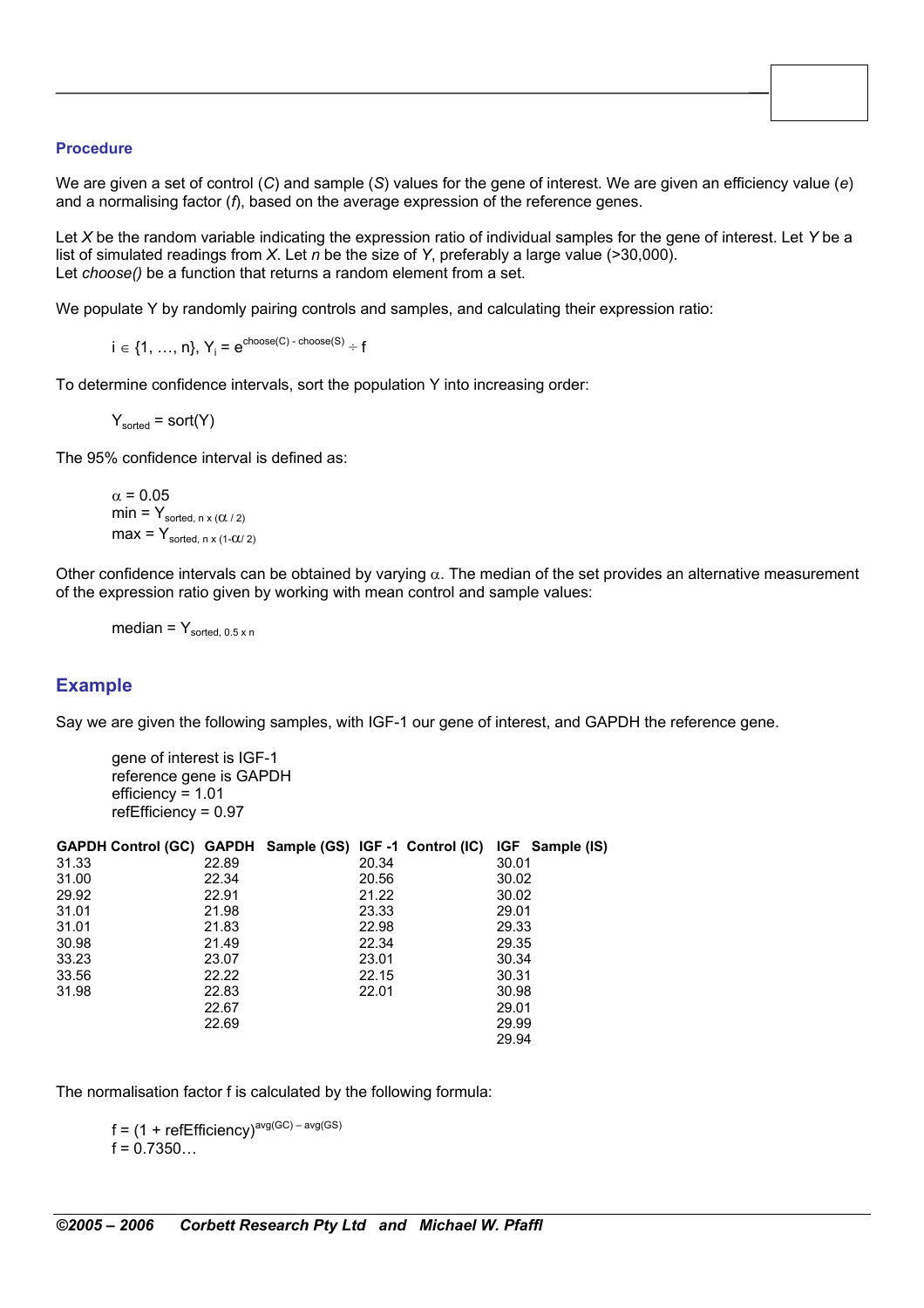Randomising for a small n=10, produces the following Y:

| GC.   | GI,   | <b>Expression</b> |
|-------|-------|-------------------|
| 31.01 | 29.35 | 4.33486199258     |
| 31.01 | 30.31 | 2.21772177376     |
| 31.0  | 29.01 | 5.45795529972     |
| 31.33 | 29.94 | 3.590147899       |
| 31.01 | 29.01 | 5.49619249906     |
| 31.0  | 30.98 | 1.37953823369     |
| 30.98 | 29.01 | 5.38227710286     |
| 31.01 | 29.33 | 4.39581287507     |
| 33.23 | 29.94 | 13.5264816955     |
| 31.01 | 29.99 | 2.77287184972     |

Sorting yields Y<sub>sorted</sub>:

#### **Expression**

1.37953823369 2.21772177376 2.77287184972 3.590147899 4.33486199258 4.39581287507 5.38227710286 5.45795529972 5.49619249906 13.5264816955

To obtain a 68% confidence interval ( $\alpha$  = 0.32), equivalent to ONE standard error interval, we examine the readings at indices 1 ( $\sim = (\alpha/2)$  \* (10-1)) and 8 ( $\sim = (1-\alpha/2)$  \* (10-1)).

confidence<sub>68%</sub> =  $[2.21772177376, 5.49619249906]$ 

For a 95% confidence interval ( $\alpha$  = 0.05), equivalent to TWO standard error intervals, we examine the readings at indices 0 ( $\sim = (\alpha/2)^* (10-1)$ ) and 9 ( $\sim = (1-\alpha/2)^* (10-1)$ ).

confidence<sub>95%</sub> = [1.37953823369, 13.5264816955] p<0.05

With the small example, the 99.7% confidence interval ( $\alpha$  = 0.0027) leads to the same indices 0 and 9 due to a lack of data points, leading to an identical confidence interval:

confidence<sub>99.7%</sub> = [1.37953823369, 13.5264816955] p<0.0027

The median is calculated as the  $5<sup>th</sup>$  position:

median = 4.33486199258

*NB: While the median of even sets is traditionally taken as the average of the middle two positions, this introduces assumptions of normality on the underlying distribution. Theoretical objections can be sidestepped by always using sets that provide critical points (*α *= 0.5,* α *= 0.05,* α *= 0.95) at integral indices. The issue does not have a practical bearing on results, since variation between adjacent values is dominated by the effects of randomisation.*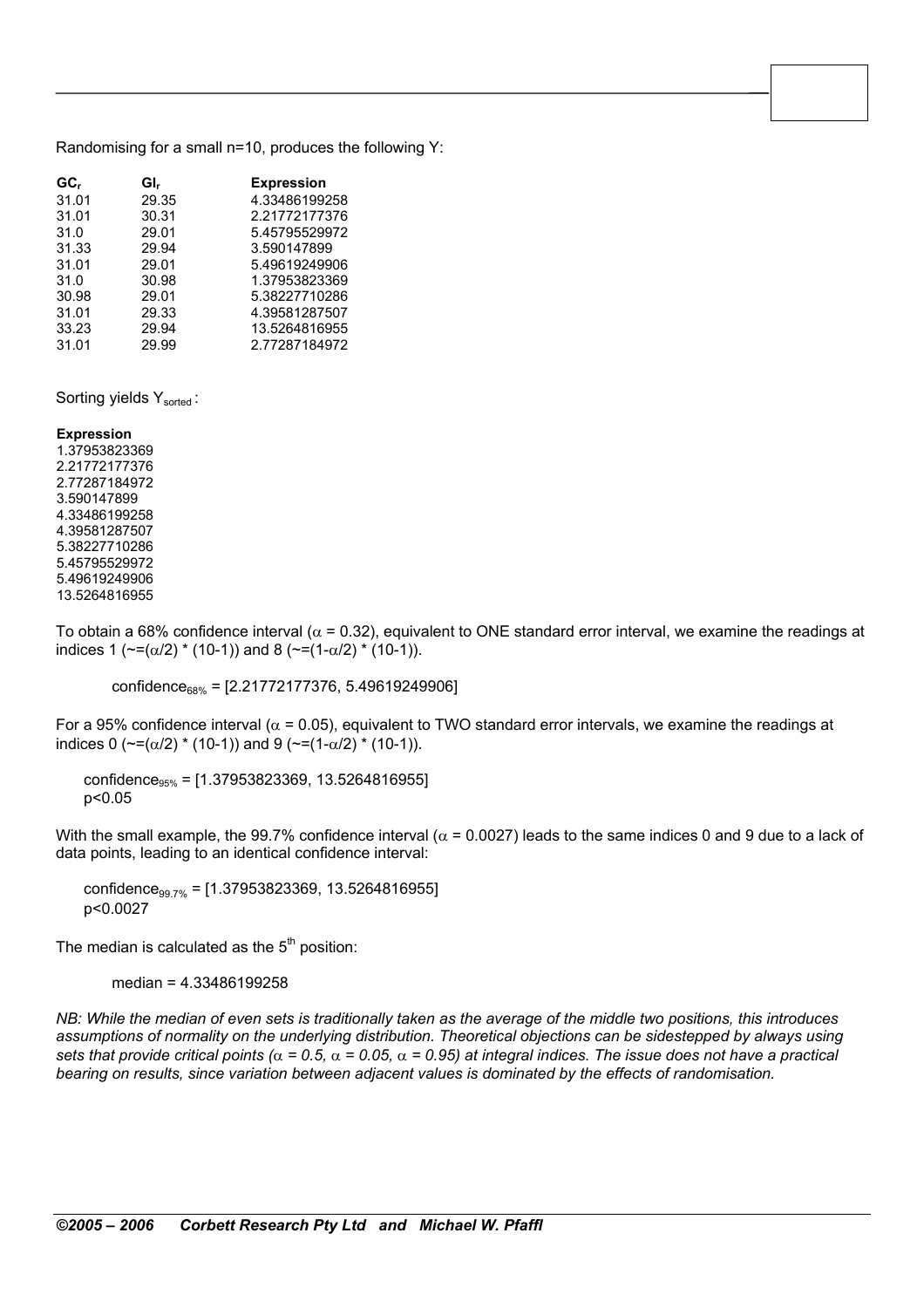#### **Validation**

A sample data tested on a larger randomisation value (n=10000) gives the following values:

confidence<sub>68%</sub> =  $[2.71540064663, 5.49619249906]$ confidence<sub>95%</sub> =  $[1.27756255737, 25.711370228]$ median = 4.2747562348

There was insufficient data to reliably calculate a 99.7% confidence interval.

For the same data set, REST calculated comparable values:

expression =  $4.453 \pm 2.36831$ sample up-requiated =  $YES (p = 0.001)$ 

As all values in the 95% confidence interval were greater than 1, the interval is consistent with the REST P value less than 0.05. The median is slightly inaccurate relative to the calculated expression, due to problems of resolution caused by permutation over a set of fixed values. While the median should therefore not be used to determine the mean expression value, it provides a useful cross-check of the confidence interval, as it is generated from the same data set. The 68% confidence interval covers roughly the same area as the standard error, but still retains a valid meaning when expanded to 95%, whereas traditional statistical methods of estimating standard error fall into negative values.

#### **Efficiency Error Measurement**

All statistical tests in REST 2005 now include correction for variation in efficiency. If variation in efficiency is low, hypothesis tests will produce more conclusive results, and confidence bands for estimated expression will be smaller.

As all statistics are calculated using randomisation techniques, the approach for measuring standard curve error must also be stochastic, and is expressed as a challenge: If we ignore variation in the standard curve, the slope (*m* value) will be expressed as a constant in all equations. Say, then, we have a standard curve of six data points for the gene GAPDH that we use to estimate its efficiency. If there is no variation in the standard curve, then we could pick any two points in the curve and still measure the same gradient. If, however, there is large variation between the points, then random selection of points will greatly vary the efficiency calculated. Using a few data points, we can then simulate the random variable representing the efficiency error. The randomised efficiency value is then included in calculations instead of the slope of the line of best fit, feeding any variation in efficiency directly into the relative quantitation hypothesis tests and confidence intervals.

#### **Whisker-Box Plots**

REST 2005 replaces the bar graph visualisation in prior versions with a statistical whisker-box plot. In statistical applications, whisker-box plots provide additional information about the skew of distributions that would not be available simply by plotting the sample mean. See the link below for general information about whisker-box plots:

<http://regentsprep.org/Regents/math/data/boxwhisk.htm>

To summarise, the box area in a whisker-box plot encompasses 50% of all observations, the dotted line represents the sample median and the whiskers represent the outer 50% of observations, as shown in Figure 2: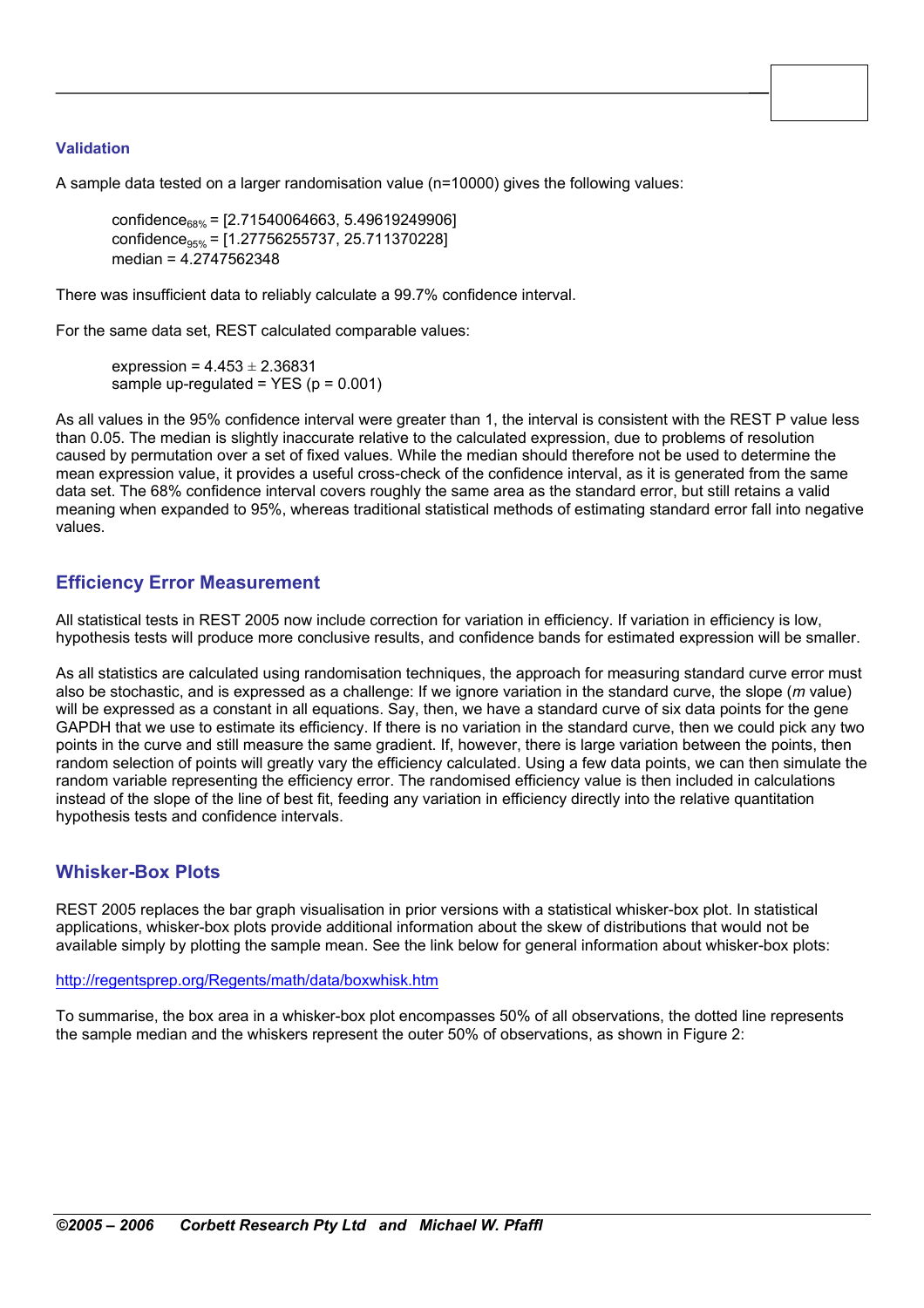

**Figure 2: Typical Distribution Shown in Whisker-Box Plot**

If the distribution of data is skewed, or non-linear, the tails of the data may be assymetrical. In the example plot shown below (Figure 3), the upper 25% of observations were highly variable:





Because REST 2005 uses randomisation techniques, it draws whisker-box plots based upon the permuted expression data (*Y* set) rather than the raw CP values input by the user. See the section Expression Level Confidence Intervals for more information on how the permuted data set is generated. Because expression values are ratios, they will often have lopsided ratios, with greater variability on the upper tail as seen above. As ratio populations can be unpredictable, and subject to large and uneven variability, this visualisation draws out characteristics of gene expression that may otherwise go unnoticed.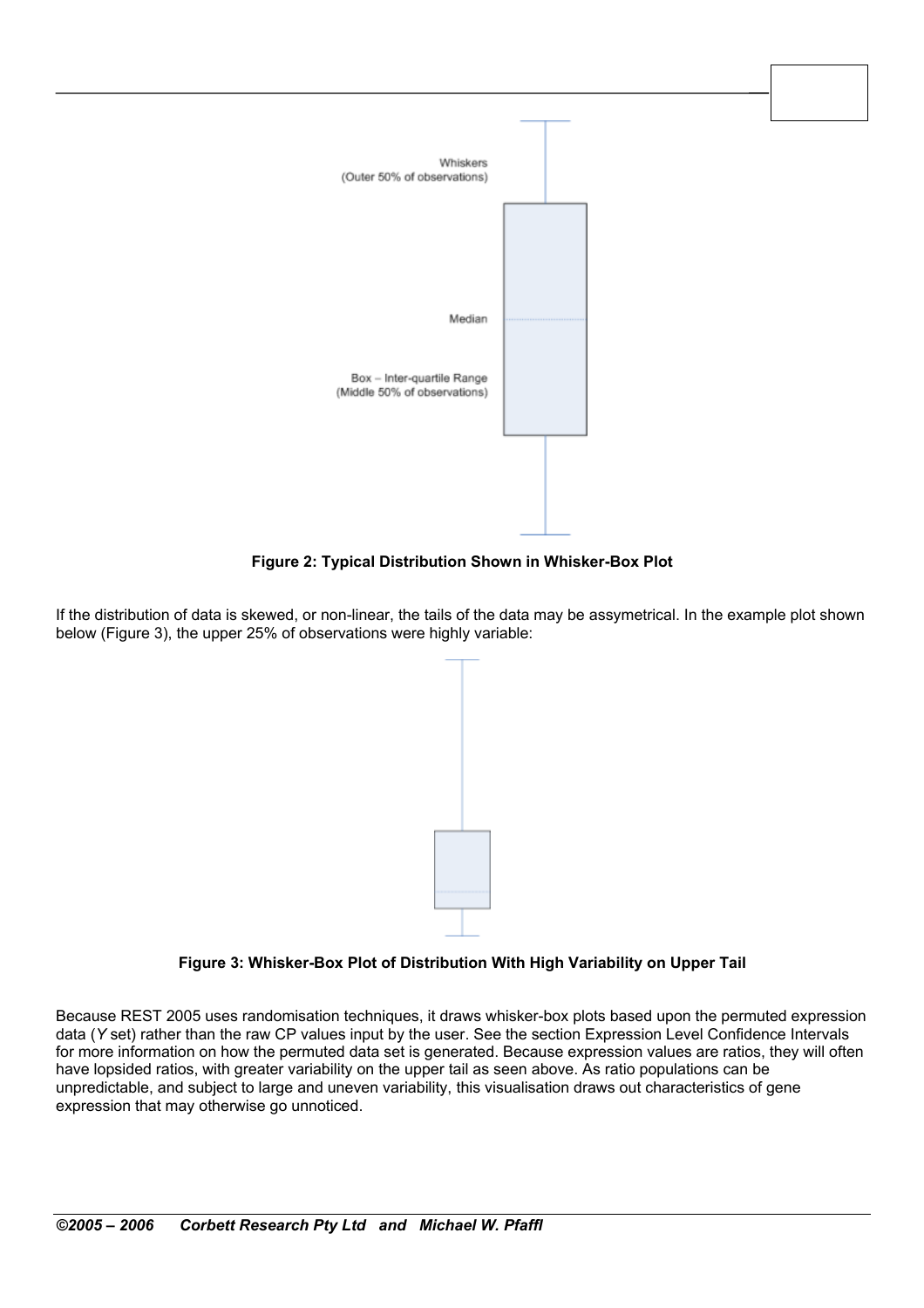Figure 4 shows a Whisker-Box Plot based on example data. In the plot, while Ubiqutin has a median expression of 1.16, there is an uneven distribution of values within the inter-quartile range, whereas IGF-1 represents a more uniform distribution. β-Actin has a large spread of possible values in the upper range, while its lower bound is more stable.

By accurately representing asymmetrical variance, conclusions such as "the gene is likely to be up-regulated by a factor of 8" may still be valid in from data with large amounts of variance only on one side of the distribution.



**Figure 4: Whisker-Box Plots for 6 Analysed Genes**